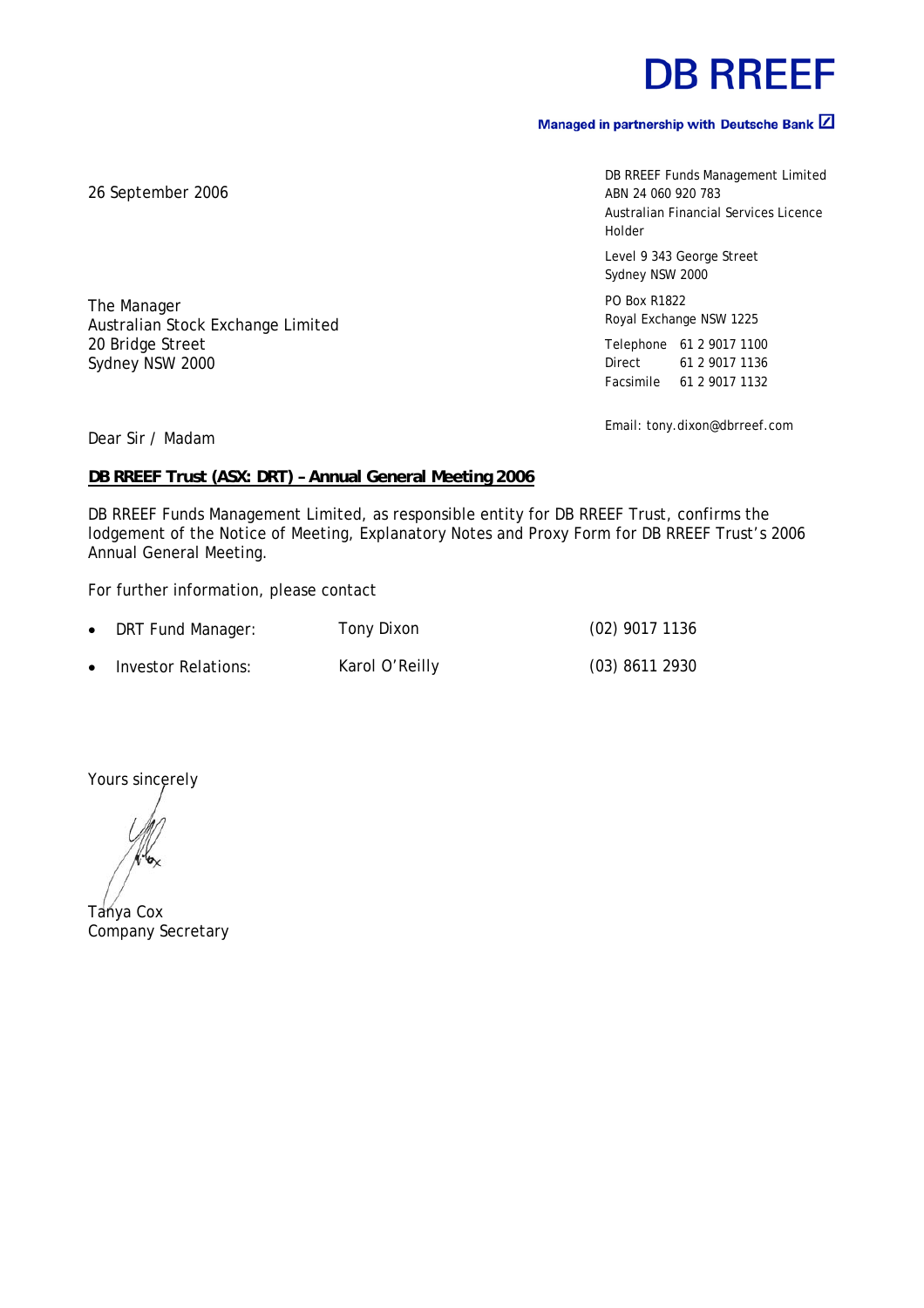# notice of meeting 2006 annual general meeting

Notice is hereby given by DB RREEF Funds Management Limited, as Responsible Entity of DB RREEF Trust, that the 2006 Annual General Meeting of holders of Stapled Securities (Stapled Security Holders) will be held at:

Time Registration – 9.30am Commencement – 10.00am Date 8 November 2006

Place Ballroom 4 The Westin Hotel

> 1 Martin Place Sydney NSW 2000

In accordance with Section 252S(1) of the *Corporations Act 2001 (Cth)*, DB RREEF Funds Management Limited appoints Mr Christopher T Beare to act as Chair.





Managed in partnership with Deutsche Bank Z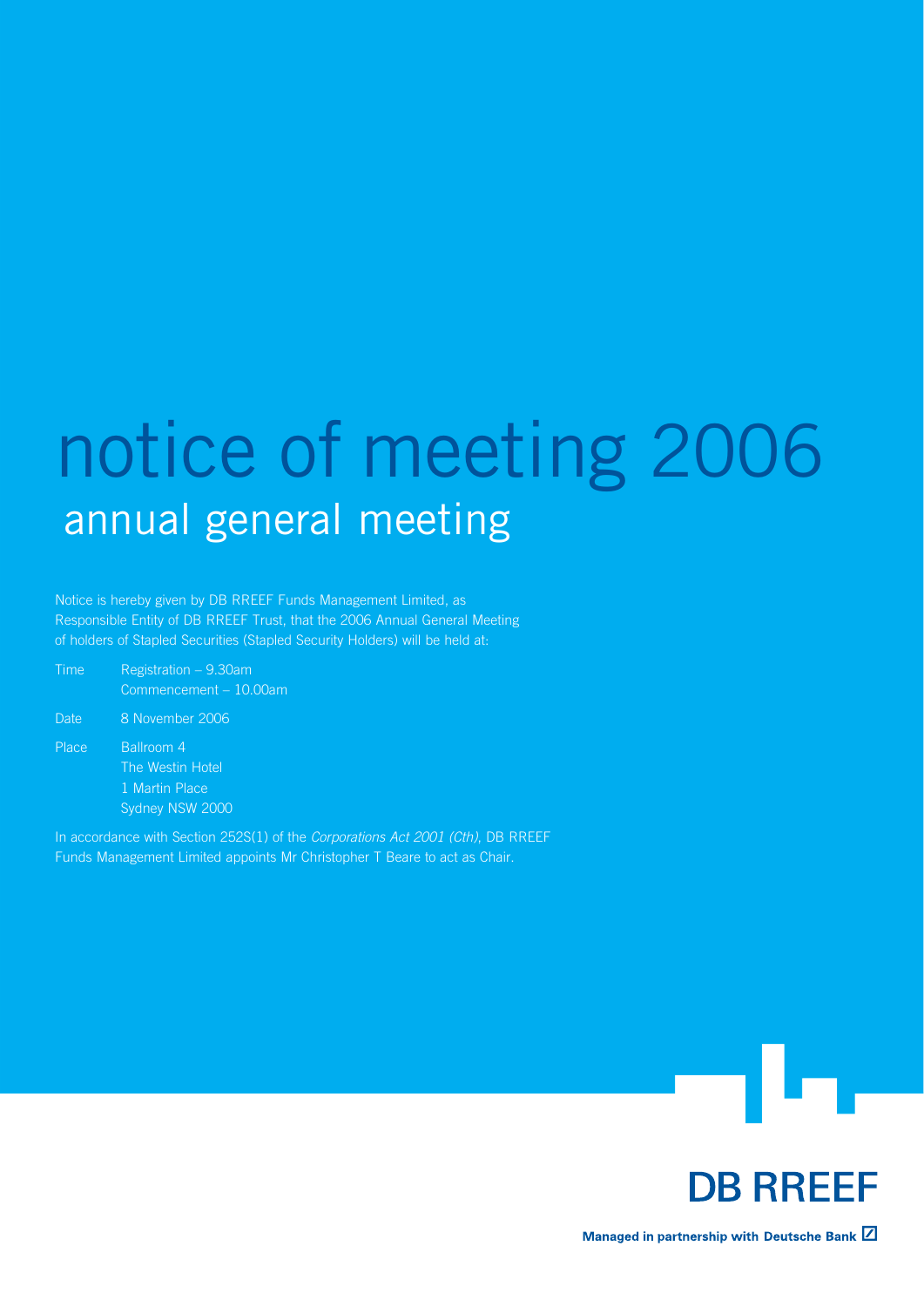# explanatory notes

# business of the meeting

a. to present the financial statements:

 To present the Directors' report, Financial Statements and Independent Auditor's Report for the financial year ended 30 June 2006.

b. to consider and if thought fit to pass the following resolutions:

**1 Approval of an Independent Director**  "That the appointment of Mr Christopher T Beare as an Independent Director of DB RREEF Funds Management Limited be ratified."

**2 Adopt the Directors' and Executive Remuneration Report** "That the Remuneration Report for the financial year ended 30 June 2006 be adopted."

Information on the Resolutions is set out in the accompanying Explanatory Notes.

Each of the above Resolutions is an ordinary Resolution.

By Order of the Board

Q

**John Easy** Company Secretary DB RREEF Funds Management Limited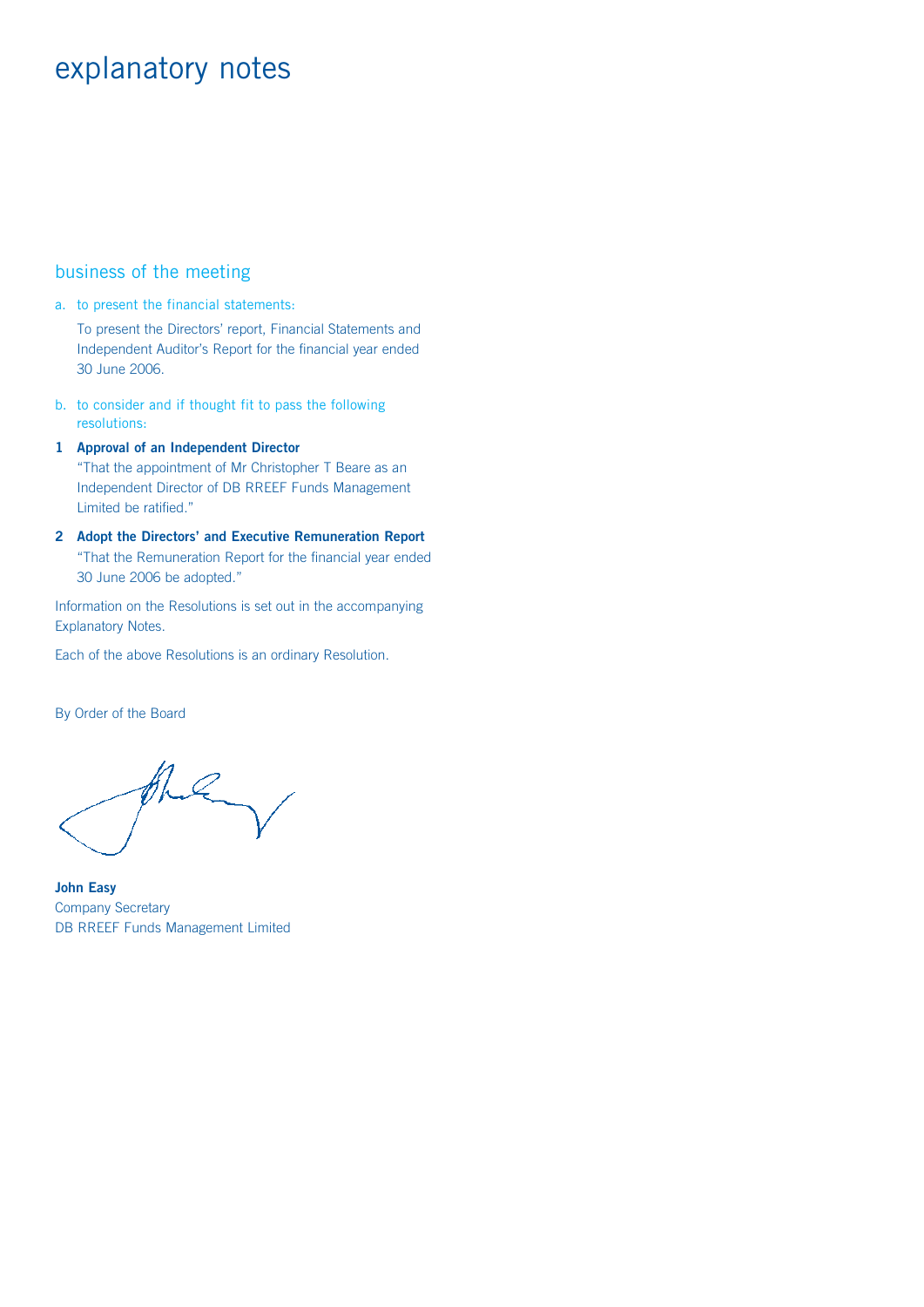# introduction

These Explanatory Notes are intended to provide Stapled Security Holders with information to assess the merits of the Resolutions contained in the accompanying Notice of Annual General Meeting.

# resolution 1 – approval of Mr Christopher T Beare as an Independent Director

Christopher Beare's appointment as an Independent Director was ratified at the last Annual General Meeting on 25 November 2005 by Stapled Security Holders. Each Independent Director of DB RREEF Funds Management Limited must obtain Stapled Security Holders' ratification when first appointed and thereafter within three years with at least one Independent Director seeking ratification at each Annual General Meeting. Consequently, Christopher Beare is seeking ratification by Stapled Security Holders to be a Director of DB RREEF Funds Management Limited by rotation at the 2006 Annual General Meeting.

**Christopher Beare** BSc, BE (Hons), MBA, PhD, FAICD Chair and Independent Director

Christopher Beare possesses a wealth of experience in technology, finance and investment. He joined the investment bank Hambros Australia in 1991, becoming head of corporate finance in 1994 and joint Chief Executive in 1995, serving until Hambros was acquired by Société Générale in 1998. During that period Hambros was active in infrastructure, telecommunications and media. Christopher remained a director of SG Australia until 2002. From 1998, he helped form Radiata (a technology start-up spanning Sydney and Silicon Valley). As Chair and Chief Executive Officer, he then steered it to a successful sale to Cisco Systems in 2001. For four years prior to joining Hambros, Christopher was Executive Director of the Melbourne-based Advent Management venture capital firm. Christopher has been a director of a number of companies in the finance, infrastructure and technology sectors.

Christopher is both the Chair and an Independent, Non-Executive Director of DB RREEF Funds Management Limited. He is also the Chair of the Board Nomination and Remuneration Committee and a member of the Board Treasury Policy Committee.

The Board unanimously recommends that Stapled Security Holders ratify Christopher Beare's appointment as a Director of DB RREEF Funds Management Limited.

# resolution 2 – adoption of remuneration report

The purpose of Resolution 2 is to adopt the Remuneration Report for the financial year ended 30 June 2006. The Remuneration Report commences on page 48 of the DB RREEF Trust's Annual Report 2006.

Under section 250R of the *Corporations Act 2001 (Cth)*, a listed company is required at its annual general meeting, to put a vote to its members to approve the Remuneration Report. The Board of DB RREEF Funds Management Limited has determined that DB RREEF Trust will be subject to this obligation even though it is not a listed company.

During the meeting there will be an opportunity for Stapled Security Holders to comment upon and ask questions about the Remuneration Report.

The Board unanimously recommends that Stapled Security Holders adopt the 2006 Remuneration Report.

The vote on Resolution 2 is advisory only and does not bind the Directors or DB RREEF Funds Management Limited.

By Order of the Board

**John Easy**  Company Secretary 15 September 2006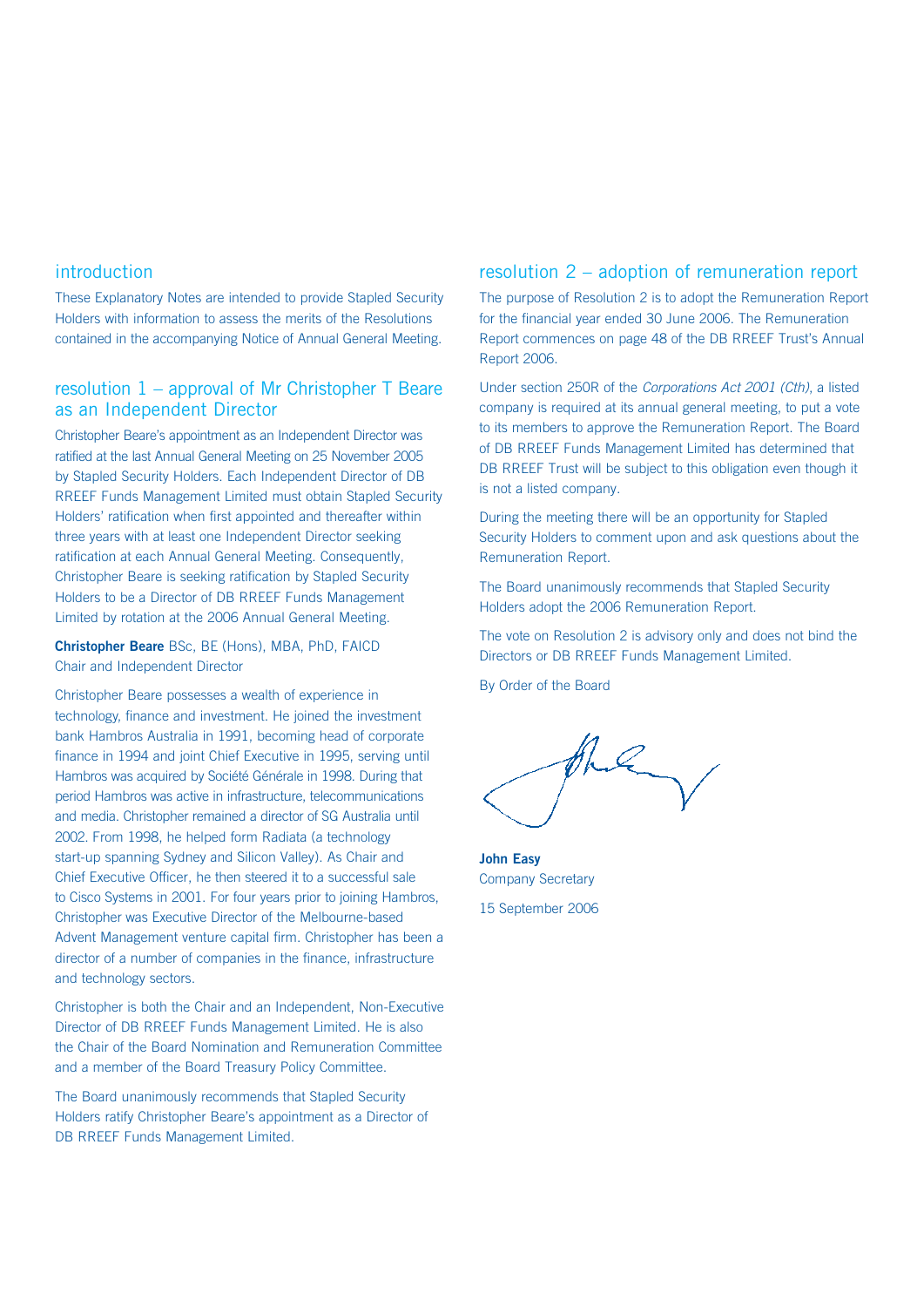# information for stapled security holders

# conduct of the AGM

DB RREEF Trust is the collective name for DB RREEF Diversified Trust, DB RREEF Industrial Trust, DB RREEF Office Trust and DB RREEF Operations Trust, the units of which are traded on the Australian Stock Exchange as a Stapled Security. As each Trust is a separate legal entity, each is required to conduct a separate general meeting, each considering exactly the same business.

Christopher Beare as Chair of the meetings has determined that, because the business of each of the four meetings is identical, the results of business of each of the meetings are inter-dependent and the persons eligible to vote at each meeting are the same and have the same voting power, each of the four meetings will be conducted concurrently and the voting on each item of business will also be conducted concurrently.

Therefore, although four meetings will be held at once, from an administrative and an attendee point of view, the conduct of the DB RREEF Trust Annual General Meeting will be as if it were one single meeting.

#### majority required

The Resolutions are ordinary Resolutions and will be passed if more than 50 percent of the votes cast by Stapled Security Holders entitled to vote on each Resolution are cast in favour of the Resolution.

#### quorum

The quorum necessary for this Annual General Meeting is 10 Stapled Security Holders present in person or by proxy.

#### voting in person

If you wish to vote in person, you should attend the Annual General Meeting on Wednesday, 8 November 2006, commencing at 10.00am in Ballroom 4, Westin Hotel, No 1 Martin Place, Sydney NSW 2000.

#### voting by proxy

If you are unable to attend the meeting in person you may appoint a proxy to attend the meeting in your place. The proxy does not need to be a Stapled Security Holder. If you are entitled to cast two or more votes then you may appoint two proxies and may specify the proportion or number of votes each proxy is appointed to exercise. If no proportion or number is specified, each proxy may exercise half of your votes. To appoint a proxy please complete the accompanying Proxy Form and return it to the Security Register, Link Market Services Limited, so that the Proxy Form is received by them by 10.00am Monday, 6 November 2006.

Instructions for completing your Proxy Form are outlined on the form and you may return your Proxy Form by:

- **posting it in the reply paid envelope provided; or**
- posting it to DB RREEF Funds Management Limited, C/-Link Market Services Limited, Locked Bag A14, Sydney South NSW 1235; or n
- **numband and delivering it to Link Market Services Limited,** Level 12, 680 George Street, Sydney NSW 2000; or
- faxing it to (02) 9287 0309 or +61 2 9287 0309 (from outside Australia); or
- odging it online at www.linkmarketservices.com.au in accordance with the instructions provided on the website. You will need your Holder Identification Number (HIN) or Security Reference Number (SRN) to lodge your proxy form online.

In the case of joint holders the Proxy Form may be signed by any one holder.

You must lodge your valid proxy form at least 48 hours prior to the time notified for the meeting.

#### voting cut-off date and voting exclusion statement

Subject to the following, all Stapled Security Holders appearing on the register of Stapled Securities of DB RREEF Trust as at 7.00pm (EST) on Monday, 6 November 2006 will be entitled to attend and vote at the meeting.

In respect of the Resolutions, DB RREEF Funds Management Limited and any of its associates which have an interest in the Resolutions other than as a Stapled Security Holder are not entitled to vote on the Resolutions.

DB RREEF Funds Management Limited however need not disregard a vote cast on the Resolution if:

- $\blacksquare$  it is cast by a person as proxy for a person who is entitled to vote, in accordance with the directions on the Proxy Form; or
- $\blacksquare$  it is cast by the person chairing the meeting as proxy for a person who is entitled to vote, in accordance with a direction on the Proxy Form to vote as the proxy decides.

#### enquiries

If you have any questions about the Resolutions, attending the AGM, how to vote or Proxy Forms, please contact the Infoline on 1800 819 675 Monday to Friday between 8.30am and 5.30pm (EST) or consult your financial or other professional adviser.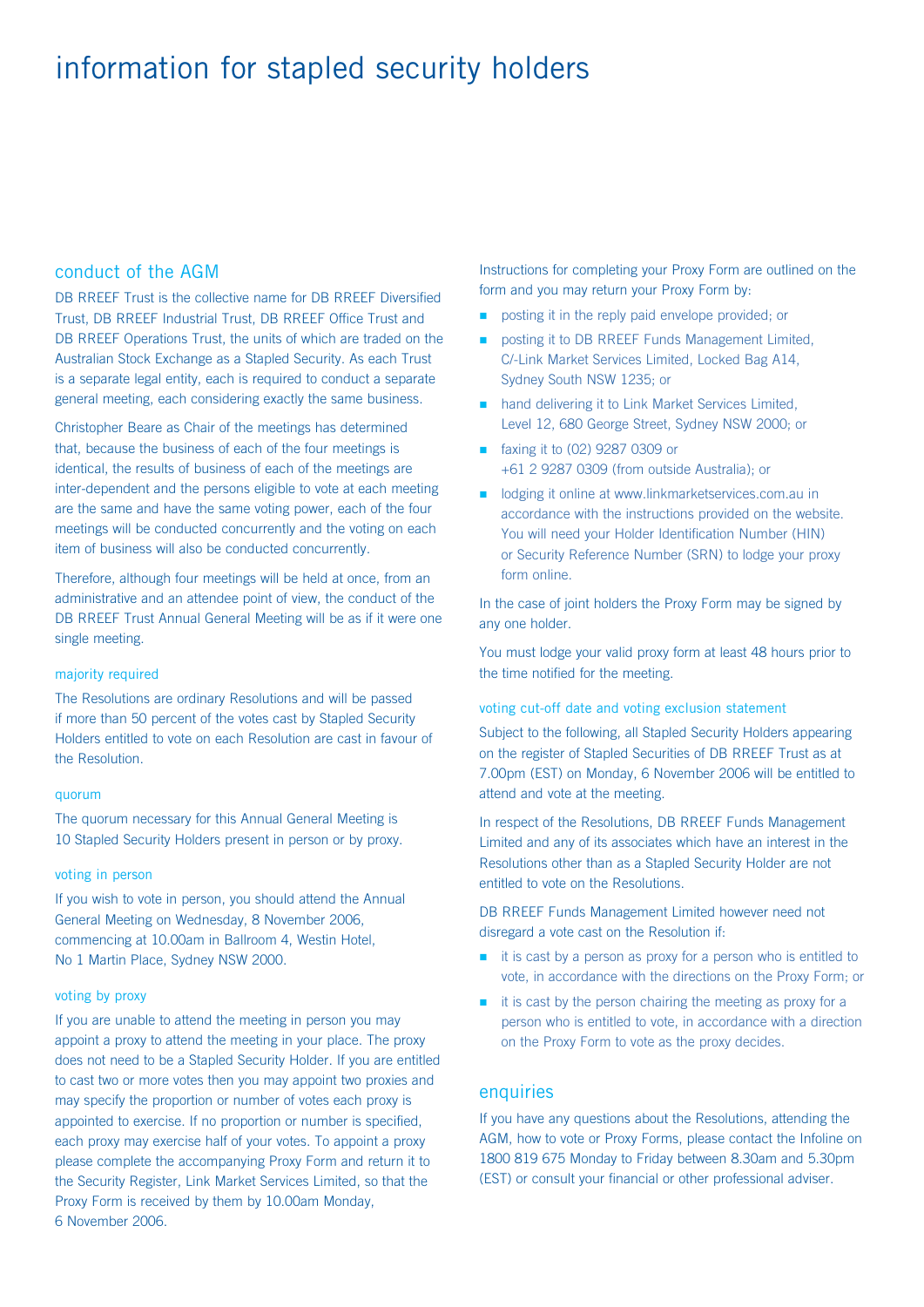# **IR RRFFF**

Managed in partnership with Deutsche Bank  $Z$ 

# **APPOINTMENT OF PROXY**

If you would like to attend and vote at the Annual General Meeting, please bring this form with you. This will assist in registering your attendance.

#### **Please return your Proxy form to:**

Link Market Services Limited Level 12, 680 George Street, Sydney NSW 2000 Locked Bag A14, Sydney South NSW 1235 Australia Telephone: 1800 819 675 From outside Australia: +61 2 8280 7126 Facsimile: (02) 9287 0309 ASX Code: DRT Website: www.linkmarketservices.com.au



## **X99999999999**

You can also lodge your vote on-line at www.linkmarketservices.com.au

I/We being a member(s) of DB RREEF Trust and entitled to attend and vote hereby appoint



**Resolution 1**

the **Chairman of the Meeting (mark box)**

**OR** if you are **NOT** appointing the Chairman of the Meeting as your proxy, please write the name of the person or body corporate (excluding the registered securityholder) you are appointing as your proxy

or failing the person/body corporate named, or if no person/body corporate is named, the Chairman of the Meeting, as my/our proxy to act generally at the meeting on my/our behalf and to vote in accordance with the following instructions (or if no directions have been given, as the proxy sees fit) at the Annual General Meeting of the Company to be held at 10:00am on Wednesday, 8 November 2006 and at any adjournment of that meeting.

Where more than one proxy is to be appointed or where voting intentions cannot be adequately expressed using this form an additional form of proxy is available on request from the share registry. Proxies will only be valid and accepted by the Company if they are signed and received no later than 48 hours before the meeting. The Chairman of the Meeting intends to vote undirected proxies in favour of all items of business.

| $\mathbf{E}$ To direct your proxy how to vote on any resolution please insert $\ \mathbf{X}\ $ in the appropriate box below. |  |
|------------------------------------------------------------------------------------------------------------------------------|--|
|                                                                                                                              |  |

Independent Director. **Resolution 2**

Approval of Christopher T Beare as an

Adoption of Remuneration Report (Non binding resolution).

| For | Against Abstain* |
|-----|------------------|
|     |                  |
|     |                  |

\* If you mark the Abstain box for a particular Item, you are directing your proxy not to vote on your behalf on a show of hands or on a poll and your votes will not be counted in computing the required majority on a poll.

# **C SIGNATURE OF SECURITYHOLDERS – THIS MUST BE COMPLETED**

Securityholder 1 (Individual) Joint Securityholder 2 (Individual) Joint Securityholder 3 (Individual)

Sole Director and Sole Company Secretary Director/Company Secretary (Delete one) Director

This form should be signed by the securityholder. If a joint holding, either securityholder may sign. If signed by the securityholder's attorney, the Power of Attorney must have been previously noted by the registry or a certified copy attached to this form. If executed by a company, the form must be executed in accordance with the securityholder's constitution and the *Corporations Act 2001* (Cwlth).

**DB RREEF Funds Management Limited ("DRFM")** ABN 24 060 920 783 AFSL 238163 as responsible entity for each of DB RREEF Diversified Trust ARSN 089 324 541, DB RREEF Industrial Trust ARSN 090 879 137, DB RREEF Office Trust ARSN 090 768 531, and DB RREEF Operations Trust ARSN 110 521 223 who together trade on the Australian Stock Exchange as the "DB RREEF Trust" (ASX Code: DRT)

te de la partie de la partie de la partie de la partie de la partie de la partie de la partie de la partie de<br>Desenvolvement de la partie de la partie de la partie de la partie de la partie de la partie de la partie de

PRZEZ PRZEZ PRZEZ PRZEZ PRZEZ PRZEZ PRZEZ PRZEZ PRZEZ PRZEZ PRZEZ PRZEZ PRZEZ PRZEZ PRZEZ PRZEZ PRZEZ PRZEZ PR